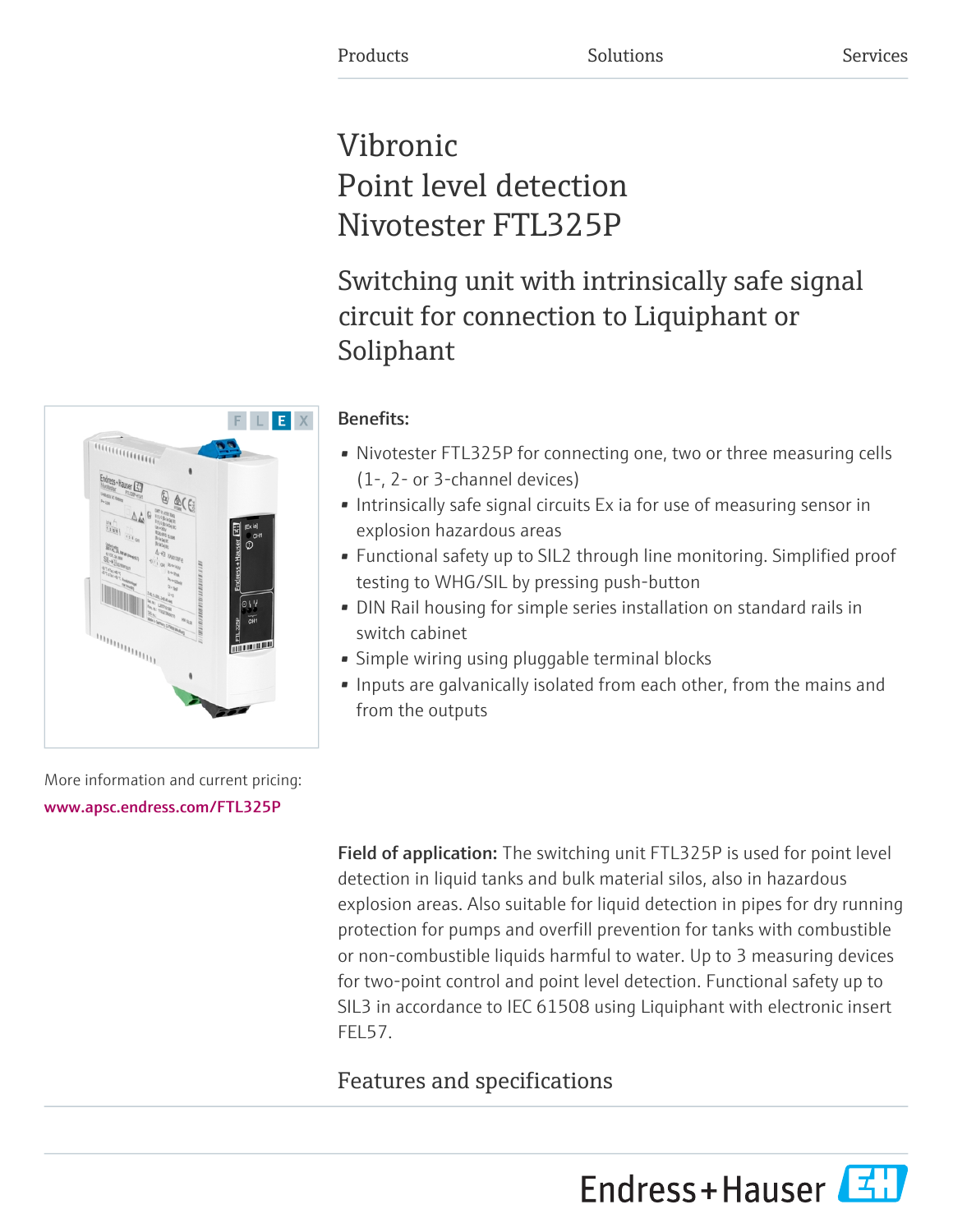# Point Level / Liquids Measuring principle

Vibration Liquids

#### Characteristic / Application

Switching unit PFM technology for rail mounting Intrinsically safe Highest SIL safety

#### Specialities

If sensors are redundant, SIL3

#### Supply / Communication

85...253 V AC, 20...30 V AC/ 20...60 V DC

#### Ambient temperature

Single installation:  $-20 °C ... 60 °C$  $(-4 \degree F ... 140 \degree F)$ Rail mounting: -20 °C ... 50 °C (-4 °F ... 122 °F)

#### Communication

1 Channel: 1 Level SPDT + 1 Alarm SPST 3 Channel: 3 level SPDT + 1 Alarm SPST

#### Certificates / Approvals

ATEX, FM, CSA, IEC Ex, TIIS, INMETRO, NEPSI, EAC

#### Safety approvals

Overfill prevention WHG SIL

Point Level / Solids Measuring principle

Vibration Solids